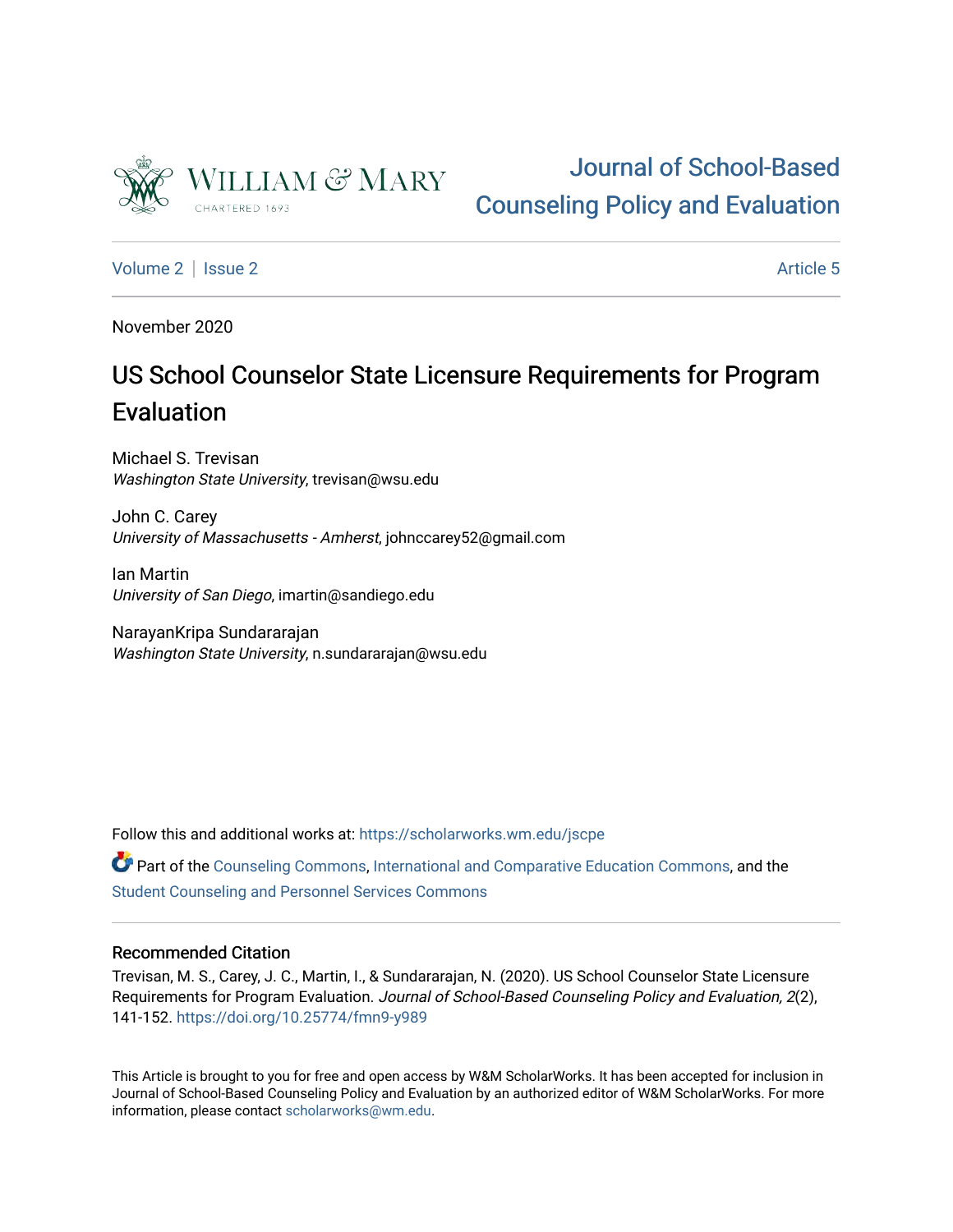# U.S. School Counselor State Licensure Requirements for Program Evaluation

Michael S. Trevisan

Washington State University

John C. Carey University of Massachusetts, Amherst

# Ian Martin

# University of San Diego

# NarayanKripa Sundararajan

Washington State University

#### **Abstract**

Using qualitative content analysis (Cohen et al., 2007), we examined the expectations of states in the United States regarding program evaluation content for school counselor licensure. Results show that 43 states maintain some form of program evaluation expectations for licensure, up from the 19 identified by Trevisan (2000). Twenty-eight states require licensure tests that purportedly align with CACREP, ASCA, or maintain a state developed licensure test that measures program evaluation content. Twenty-one states mention alignment of their curriculum with CACREP, ASCA, or both. The program evaluation expectations are ambiguous and unconnected to best program evaluation practices articulated by the evaluation field. We offer recommendations to build the evaluation capacity of the school counseling profession in the United States that include refinements in graduate education of school counselors, in-service training for practicing school counselors, and revision of licensing and program expectations to include standards of best practice in program evaluation.

*Keywords*: program evaluation, school counseling, licensure, accreditation

Educational and societal challenges facing K-12 schools today have created an opportunity for school counselors to showcase their professional skills. Growing student populations, the press for higher achievement outcomes, and social challenges faced by students, are factors that can impede the teaching and learning processes in schools. The school counseling profession in the United States (US) has laid the groundwork for elevating the role of school counselors by the introduction of comprehensive developmental program models that are designed to effectively address some of these challenges. As these more formalized programs continue to be implemented in schools across the US, school counselors are positioned to become key players in K-12 education reform efforts.

 As school counselors in the US make their case for full partnership with teachers in schools, program evaluation shows great promise for the school counseling profession (Martin et al., 2009; Sink, 2009; Trevisan, 2000). The importance of program evaluation in school counseling has been recognized for many years (Fairchild, 1993; Fairchild & Zins, 1986; Hosie, 1994; Lombana, 1985; Schmidt, 1995). All three traditional comprehensive developmental models (Comprehensive Developmental Guidance, Developmental Guidance and Counseling, and Results-Based Guidance) have developed and reinforced the idea that the school counseling program should include a strong program evaluation component to provide systematic information to improve the program and document impact (Gysbers  $\&$ Henderson, 1988; Johnson & Johnson 1991; Myrick, 1987). The American School Counselor Association (ASCA) National Model (2012, 2019) includes a program assessment component that highlights the importance of program evaluation-related activities to facilitate evidence-based programs (Dimmitt et al., 2007; Zyromski & Mariani, 2016) and accountability (Sink, 2009). By conducting program evaluations, school counselors can actively work to improve their programs using feedback from key stakeholders. They can then communicate the importance of their work to school administrators and become more accountable for program quality and improvements. Thus, program evaluation provides important benefits to school counselors in the political and policy environment of U.S. K-12 schools. However, many factors have hindered the integration of program evaluation into professional school counseling practice. This includes lack of training, mistrust and fear of the evaluation process, limited time and resources, and difficulty in measuring school counseling outcomes (Astramovich et al., 2005; Martin & Carey, 2014; Sink, 2009; Trevisan, 2000).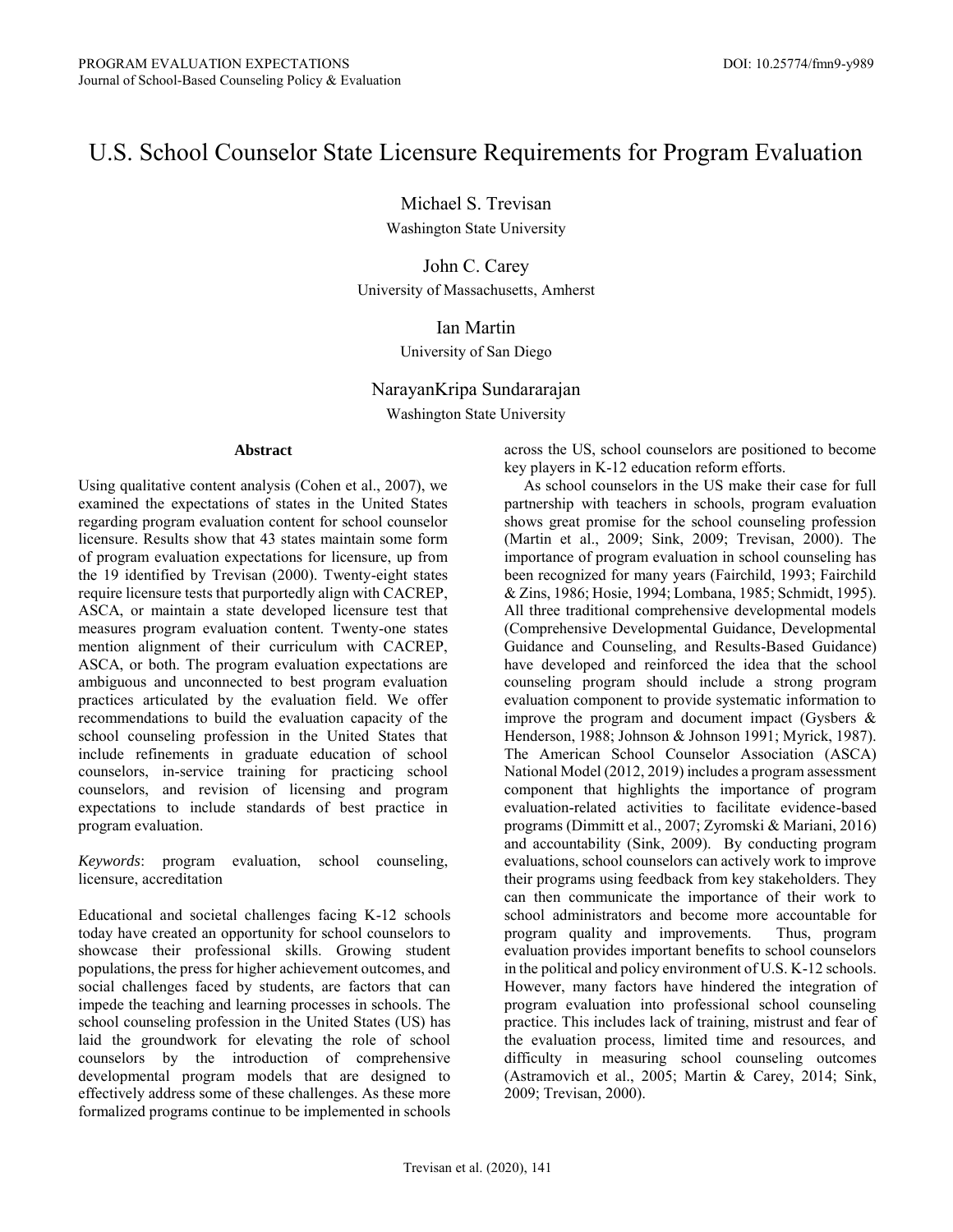In the US, individual states rather than the federal government have primary authority in developing and implementing educational policy. Many scholars, researchers, and policymakers have suggested that statelevel policy and leadership could help create an environment that will allow school counselors to provide evidence-based programs that are better integrated into schools (e.g., Gysbers, 2006; Martin & Carey, 2009; Trevisan, 2000). State-level leadership could also advance the school counseling field by embracing program evaluation as a core professional task of the school counselor. For example, Martin and Carey (2012) identified the benefits of state-level investment in program evaluation capacity building. Even within very different states, program evaluation elevated the standing and legitimacy of practicing school counselors within their respective educational systems. Once program evaluation strategies are articulated and adopted statewide, school counseling graduate professional programs should be required to offer coursework and other educational experiences to develop pre-service school counseling students' program evaluation competencies. Further, each state has the authority to establish licensure requirements for school counselors, and as Trevisan (2000) stated, "exercises some control and responsibility for ensuring professional competence" (p. 84). A key mechanism for state leaders to promote professional expectations for school counselors is the adoption of accreditation expectations, such as the standards promoted by the Council for Accreditation of Counseling and Related Education Programs (CACREP; 2016) or the professional standards articulated by the American School Counselor Association (ASCA, 2019). Both sets of standards include program evaluation competencies. School counseling graduate programs must then comply with these expectations through coursework and field experiences to ensure that graduates meet professional competencies.

#### **CACREP Standards**

Many states now use CACREP standards as the foundation for their licensure standards. Paisley and Borders (1995) argued that CACREP is the one national accrediting body that best represents the professional knowledge and skills needed by school counselors; thus, it ensures that school counseling graduate professional programs provide appropriate education and training experiences to meet professional expectations. CACREP influences the school counselor education curriculum in two important ways. First, masters and doctoral level training programs that wish to attain CACREP accreditation must align their curricula with CACREP standards. Second, state licensing boards also use CACREP standards as the foundation for content requirements. In states that align the government's licensing with CACREP, even training programs that are not CACREP-accredited must align curricula with CACREP standards in order to comply with state policy and standards.

 Twenty years ago, Trevisan (2000) investigated the extent to which state certification or licensure standards required program evaluation competencies for school counseling students. He found that 19 states and Washington D.C. maintained some form of program evaluation expectations for school counselors. At that time only two states, Colorado and Washington, maintained CACREP expectations for licensure. Our study builds on this work to determine the current status of state licensure requirements for school counselors in terms of program evaluation; whether or not improvements have been made since the original study; and ascertain what could be initiated to move the school counseling field toward professional competence in the area of program evaluation.

 The relevant CACREP standard at the time of Trevisan's study (2000), Objective Seven, Research and Program Evaluation, was stated as follows:

Studies in this area include, but are not limited to, the following:

- 1. Basic types of research methods to include qualitative and quantitative research designs.
- 2. Basic parametric and nonparametric statistics.
- 3. Principles, practices, and applications of needs assessment and program evaluation.
- 4. Uses of computers for data management and analysis.
- 5. Ethical and legal considerations. (CACREP, 1996; p. 62)

Also, during this time, CACREP (1996) maintained specific knowledge and skills for school counselors in terms of program development, implementation and evaluation. These were:

Studies in this area include, but are not limited to, the following:

- 1. Use of surveys, interviews, and needs assessments.
- 2. Design, implementation, and evaluation of a comprehensive, developmental school program.
- 3. Implementation and evaluation of specific strategies designed to meet program goals and objectives.
- 4. Preparation of a counseling schedule reflecting appropriate time commitments and priorities in a developmental school counseling program. (p. 85)

Trevisan (2000) argued that Objective Seven (CACREP, 1996) equates research with program evaluation and results in the omission of critical content that is unique to program evaluation.

 To comply with the CACREP expectation, many school counseling programs offer a research methods course that complies with the spirit of the CACREP standard on research and program evaluation. However, research courses often provide little or no coverage of program evaluation content. This may be a key reason why professional school counselors often do not conduct program evaluation (e.g., Astramovich et al. 2005; Martin & Carey, 2014; Sink, 2009; Trevisan, 2000). Trevisan (2000) recommended that the *Program Evaluation Standards* (Joint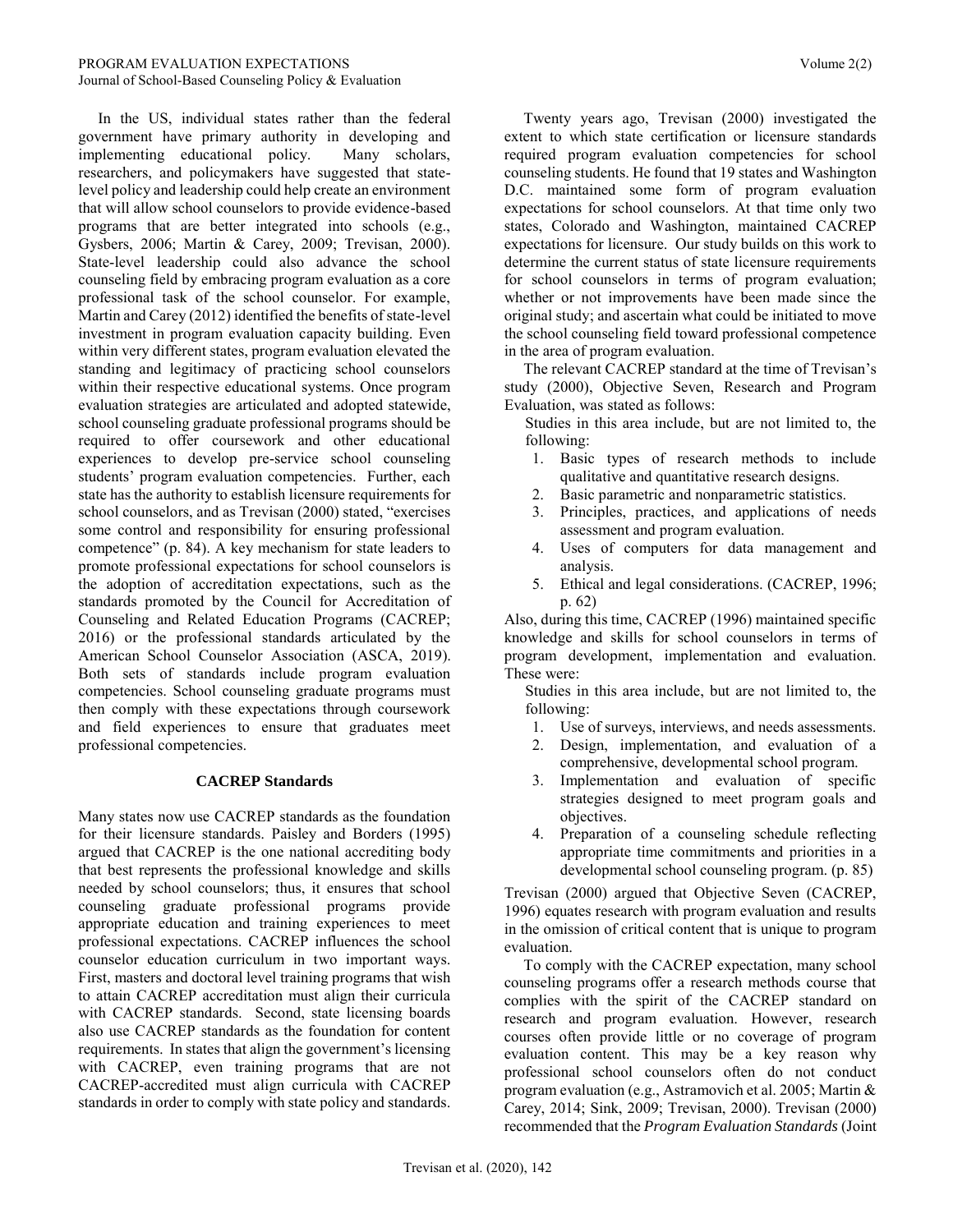Committee, 1994), then in its second edition, be integrated into CACREP standards to better specify core program evaluation content. He urged program evaluation specialists to work with CACREP officials to develop these changes.

 The current CACREP standards have been revised to foster a "unified counseling identity" (CACREP, 2016, p. 3). There are six sections to the standards, with Section 2 devoted to professional identity. Like the 1996 CACREP standards, the 2016 CACREP standards are articulated by area (addiction counseling; career counseling; clinical mental health counseling; clinical rehabilitation counseling; college counseling and student affairs; marriage, couple, and family counseling; and school counseling). Section 5 of the standards provides specialty expectations.

 In the 2016 CACREP standards, research and program evaluation expectations are listed together for both counseling professional identity standards and school counseling specialty standards, which is similar to the 1996 CACREP standards. Although pre-service school counseling students may be exposed to program evaluationrelated skills within other school counseling specialization courses or program requirements (Brott, 2006; Sabens & Zyromski, 2009), the consistent combining of research and program evaluation together is concerning. For example, it is common for only one required course to cover both research and program evaluation within CACREP accredited master's programs. From a planning and logistics standpoint, there is not enough time to cover both topics adequately in a single course. Furthermore, many counseling students report that they do not enjoy conducting research (Bauman, 2004) or are fearful of learning about statistics, research method, and the research process (Schneider, 2009; Steele & Rawls, 2015). This may hinder learning and engagement in program evaluation. While there are obvious resource limitations to offering program evaluation as a stand-alone course or suggesting that CACREP create specific program evaluation standards, the consistent coupling of research and program evaluation within the CACREP standards is an area of concern.

#### **ASCA National Model**

Over the past 20 years since the Trevisan study, CACREP standards and school counselor training norms related to research and program evaluation have remained relatively consistent. In contrast, over the same time, there have been several major developments in the school counseling field. Most notable is the emergence of the ASCA National Model (ASCA, 2003), which can arguably be viewed as the fields' highest priority initiative over the last 15 years. The ASCA National Model maintains a programmatic structure, curriculum, responsive program components, and a strong role for program evaluation (ASCA, 2012). The framework for the ASCA National Model maintains four components that include Accountability, the component most relevant to program evaluation. A key question posed in the ASCA National Model standards is, "How are students different as a result of the school counseling program?" (p. 99). Documenting this difference through program evaluation lies at the heart of the expectations of the ASCA National Model.

 The third edition of the ASCA National Model (ASCA, 2012) includes program evaluation-related activities in both its Management and Accountability components. The Management component contains elements related to planning and monitoring program activities and can be considered to be related to formative aspects of program evaluation. The Accountability component contains elements related to measuring program impact and reporting results and can be considered to be related to summative aspects of program evaluation.

 Just recently, the fourth edition of the ASCA National Model was released (ASCA, 2019). An examination of the web-page materials and videos on the ASCA website show that while there are some cosmetic changes for clarity (e.g., revision of labels and combining forms) the essential features of program evaluation standards found in the third edition, are present in the fourth edition. Thus, knowledge and skills in program evaluation remains an essential feature for school counselors implementing the ASCA National Model.

 The ASCA School Counselor Competencies (ASCA, n.d.) describe the competencies that school counselors need to implement the ASCA National Model school counseling program. The ASCA National Model indicates that school counselors must be able to effectively engage in program evaluation activities to improve their program and services and to demonstrate accountability to stakeholders. For example, school counselors need to be able to (a) use formal and informal program evaluation methods to improve the school counseling program; (b) evaluate curriculum-based, small group and closing-the-gap activities; (c) use evaluation results obtained for program improvement; and (d) share the program evaluation results with administrators and the school community. Furthermore, the current ASCA Ethical Standards for School Counselors (ASCA, 2016) indicated that school counselors are ethically obliged to engage in program evaluation to maximize the benefits amiable to them through the comprehensive developmental school counseling program.

 Since Trevisan's study in 2000, accountability has played a major role in the literature on school counseling (see Sink, 2009; White, 2007). Accountability is a complex nexus of professional activity with significant implications for training, practice, research, evaluation, and political positioning of school counselors around the country. Program evaluation in school counseling is linked to many important movements (e.g., the ASCA National Model and the accountability movement), and use. Frankly, better understanding of program evaluation is needed. Utilization of program evaluation is crucial to advancing nearly all school counseling endeavors nationwide.

#### **Research Questions**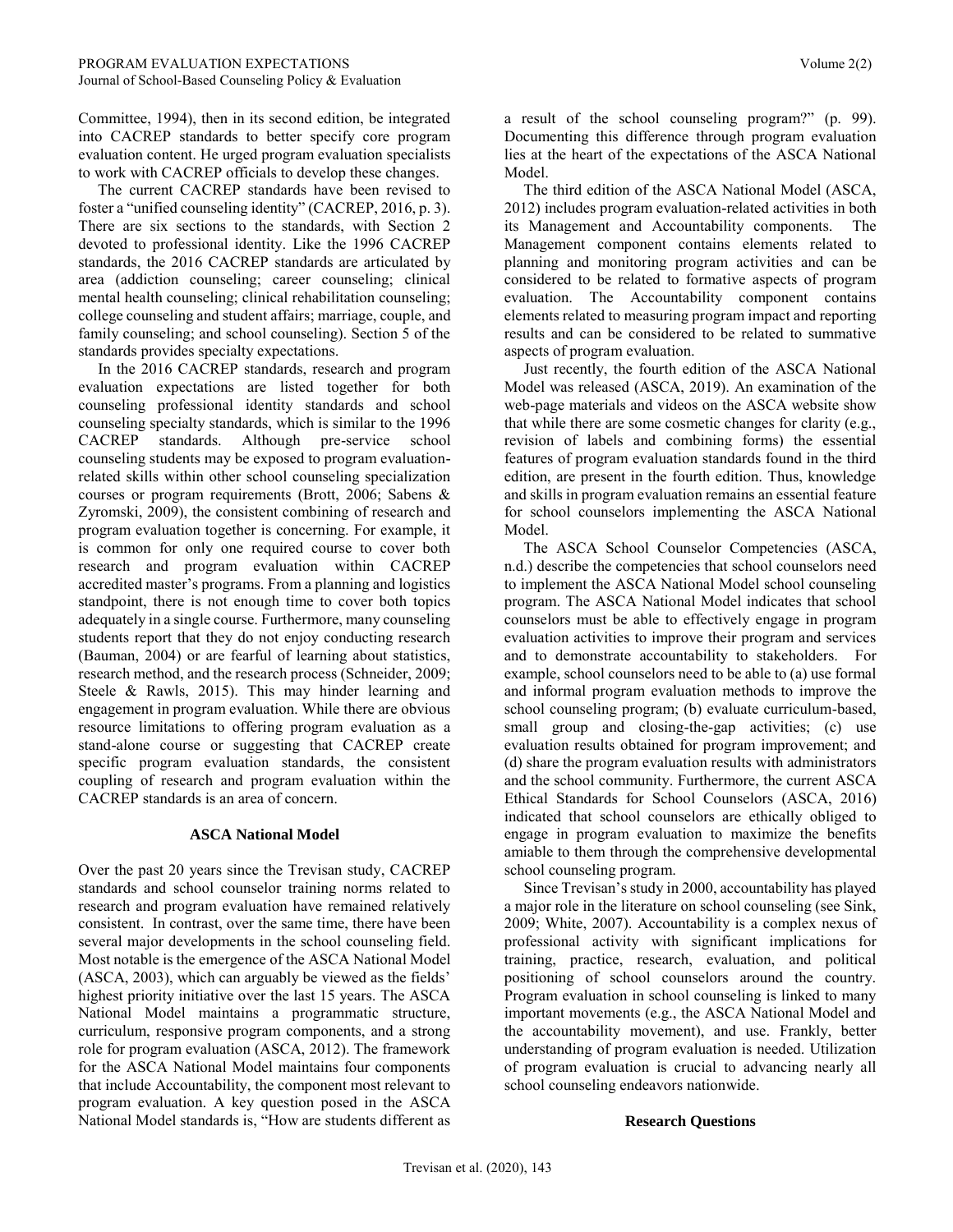Given the datedness of information on state standards related to program evaluation, professional developments related to program evaluation, and the enhanced role of program evaluation to support K-12 school counseling programs, we think it is important to take another look at state school counselor licensure expectations for program evaluation in the US. Our research questions are similar to Trevisan's (2000) a done so as a means to check on progress at the state level for ensuring program evaluation competencies for school counselors. Note that at the time of the Trevisan (2000) study, CACREP standards were looked upon as the prevailing standards for school counseling graduate programs and consequently, signaled competencies for school counselors entering the workforce. In addition, the Gysber's Comprehensive Developmental Guidance and Counseling (CDGC) model also dominated the thinking about the structure of school counseling programs and the kinds of services that should be provided. There were expectations for school counselors in support of CDGC programs.

 Since the time of the Trevisan (2000) study, the ASCA National Model was developed and has experienced several revisions. The ASCA National Model (ASCA, 2012; 2019) is now the prevailing model for school counseling programs across the country; encompasses all competing school counseling program models that have been preferred over the last 25 years or so (Trevisan & Carey, 2020); and details competencies for school counselors to support the ASCA National Model. Thus, the questions for the current study reflect these national changes and are as follows:

- 1. How many states require program evaluation for school guidance and counseling certification?
- 2. What is the nature and scope of the program evaluation requirements?
- 3. Are the program evaluation requirements sufficiently defined to assure that students receive proper training to develop and maintain ASCA National Model programs?

#### **Method**

# **Design**

This research employed a qualitative content analysis method (Cohen et al., 2007) that was also used in a related study of state school counseling licensure examinations (Carey et al., 2018). Categories were constructed using inductive coding of the source materials informed by definitions of program evaluation and research derived from Dimmitt et al.'s (2007) model of evidence-based practice. The main formative credibility strategy involved two researchers reviewing the same text and creating codes. Discussions were based upon agreement or disagreement of code creation or text categorization. Disagreements were resolved before moving on to the next source material. Summative credibility strategies involved members of the research team that did not create codes auditing the codes

and categorizations. Finally, any disagreements were resolved via discussion involving the whole research team until consensus was reached.

#### **Materials and Data Collection Measures**

To obtain current state school counselor licensure information, we consulted the web-based guide, Counselor-License: A State by State Counselor Guide at https://counselor-license.com/careers/guidance-and-career. This website is managed and continuously updated by Counselor-License.Com, a company whose mission is to make up-to-date information on counselor licensure and certification requirements available to prospective applicants. The website includes both synopsized licensure requirements for all 50 states and the District of Columbia and links to state government websites that describe licensure and certification requirements.

#### **Procedure**

We reviewed the online guide for state licensure requirements for school counselors. We then accessed additional links to state government websites in order to identify state school counselor program evaluation requirements or to determine that there were no state program evaluation requirements.

 In identifying evaluation requirements, we used the following definitions of program evaluation and research that were adapted by Carey and colleagues (2018) from Dimmitt et al.'s (2007) model of evidence-based practice:

 Program evaluation: Knowledge and expertise in program evaluation approaches including involving stakeholders (e.g. needs assessment and stakeholder surveys), development of evaluation instruments, quantitative and qualitative evaluation approaches, reporting evaluation results, evaluation soft skills and evaluation ethics.

 Research: Knowledge of research to guide empirically supported practice and expertise in quantitative and/or qualitative research methods.

 We extracted details on the standards, licensure test, and or coursework requirements for each state from the Counselor.Licence.Com guide webpage and the associated state government links and created a database of state licensure requirements. As in the Trevisan (2000) and Carey et al. (2018) studies, two researchers independently reviewed all items in the database to assess inter-rater reliability. As noted above, a few minor discrepancies were identified. These were resolved through discussion and eventual agreement between raters—resulting in 100% agreement.

# **Data Analysis**

We adopted a systematic approach to review and document the available information. Note that the guide also contains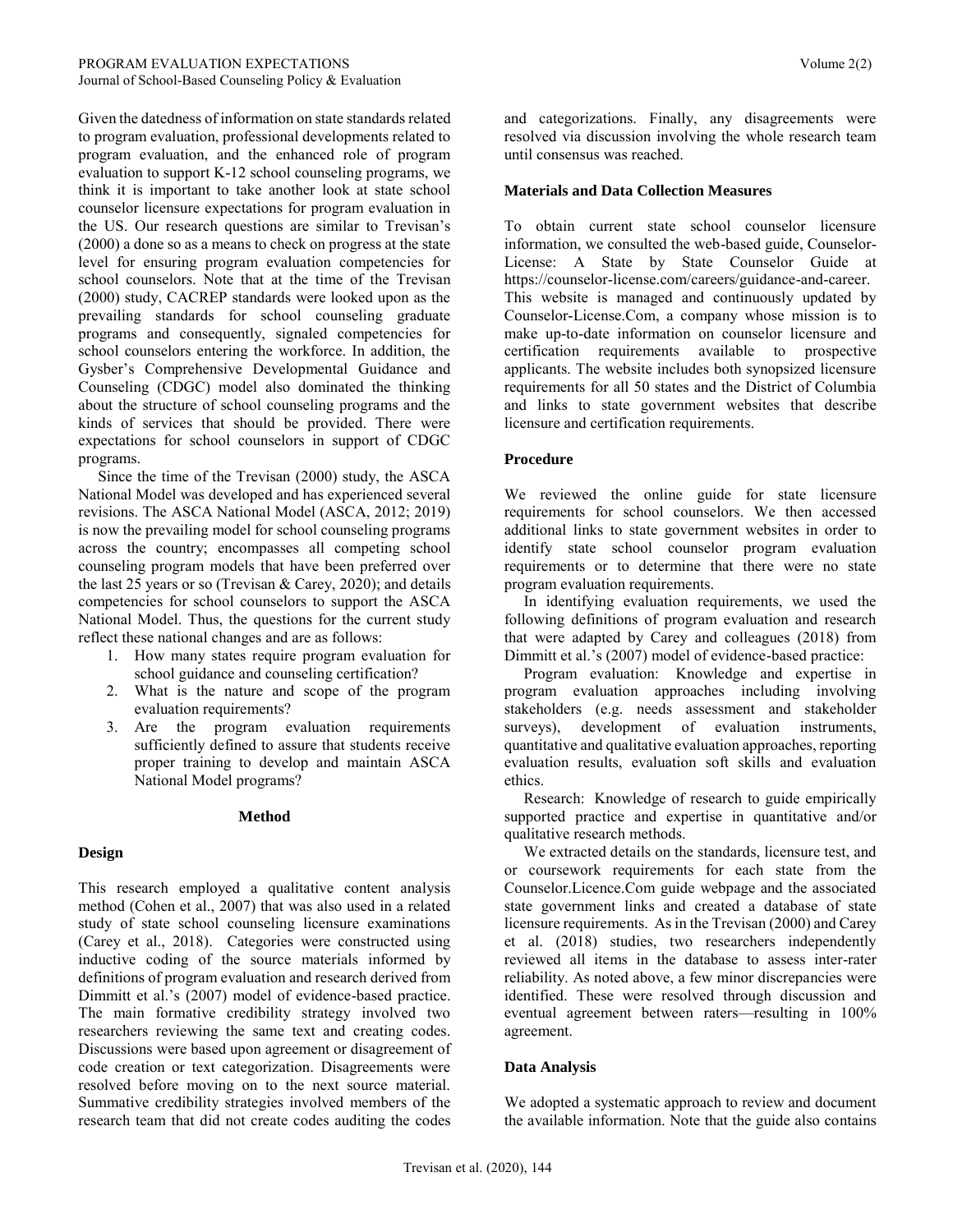expectations for Washington D.C., which are included in this analysis. First, we documented licensure test requirements. When a state's webpages stated that a licensure test was required, we determined whether the test aligned with ASCA or CACREP. If a state used a licensure test that aligned with CACREP or ASCA, we assumed that program evaluation expectations stated in the respective standards were also expected by the state. If the licensure test was not aligned with CACREP or ASCA, we investigated whether these tests included items that measure program evaluation content.

 Second, we documented state level educational requirements in two ways: (a) stated alignment with CACREP or ASCA and (b) coursework. Often, this information was available in branched links to state government websites rather than the main Counselor-Licence.Com webpage. We documented whether there was explicit mention of aligning program curriculum with ASCA, CACREP, or both. If curriculum documents stated alignment to the ASCA National Model (ASCA, 2012), we assumed that the state's program evaluation expectations aligned with the Accountability domain of the ASCA National Model. Likewise, if the curriculum stated alignment with CACREP, we assumed that the state's program evaluation expectations aligned with Section 4 of CACREP Standards (CACREP, 2016)). We also documented whether program evaluation, research or both were mentioned in relation to content or competencies.

# **Findings and Discussion**

# **Question 1: How many states require program evaluation for school guidance and counseling certification?**

Results show that 43 states (including Washington, D.C.) require program evaluation in their school counseling licensure education requirements, which for some states, includes a licensure test. Of these 43, 13 states require program evaluation in both their licensure test and educational requirements. Twenty-eight states require licensure tests that align with CACREP, ASCA, or maintain a state developed licensure test that measures program evaluation content. Twenty-one states explicitly mention alignment of their curriculum with CACREP, ASCA, or both. Twelve states mention research, program evaluation, or both in their coursework or competencies requirements. Table 1 provides a breakdown of results.

# **Question 2: What is the nature and scope of the program evaluation requirements?**

Twenty-five states require the Professional School Counselor Examination, which aligns with the ASCA National Model (Educational Testing Service, 2016). Of these 25, two states also accept the National Counselor Examination, which aligns with CACREP standards (National Board for Certified Counselors, n.d.). Three states have developed their own required licensure test. Available documentation indicates that all three tests measure program evaluation content.

 Results show that fourteen states' curriculum aligned with CACREP, five states curriculum aligned with ASCA, and two states incorporated both CACREP and ASCA in their curriculum (21 total, as mentioned under Question 1 above). In some states, there were permissible exceptions. For instance, in Alabama, candidates who complete non-CACREP programs are required to have two years of education experience to receive their license. In Montana, programs that are not CACREP-accredited must be housed in regionally accredited institutions, and applicants must submit a recommendation from a program official. However, in Maryland, CACREP accreditation is only one of three pathways to obtain the license, and the state webpage and associated links did not indicate whether program evaluation expectations in alternative routes were present.

 Detailed information pertaining to coursework and competencies could be found for only 12 states. Of the twelve, eight states included both research and program evaluation. Washington D.C. and Virginia did not distinguish between research and program evaluation. Iowa required only program evaluation. Massachusetts only required research. For states that specify content expectations listed on their websites for obtaining licensure as a school counselor, the program evaluation expectations were brief, with varied descriptions. For example, Virginia requires research and evaluation with no additional information or distinction between research and evaluation. Missouri requires program evaluation, research methods and statistical analysis. Tennessee requires that school counselors be able to evaluate programs and interventions using conventional research designs, including evaluation of CDGC programs. Additional evaluation content topics found in the state web pages include needs assessment, evaluation of CDGC program, use of evaluation for program improvement, evaluation of activities/interventions, understanding of evaluation, and data-based decisionmaking.

 The move from CDGC to ASCA National Model programs nationally (Trevisan & Carey, 2020), has not produced more clarity with respect to the nature and scope of the program evaluation requirements. The same ambiguity found in the Trevisan (2000) study with respect to the state level program evaluation requirements, was also found in this study with respect to expectations to support ASCA National Model programs. In fact, few states maintain program evaluation requirements that match CACREP or ASCA stated expectations, including those states that maintain that they espouse CACREP and or ASCA expectations. In sum, we are not confident that these expectations will properly support the ASCA National Model.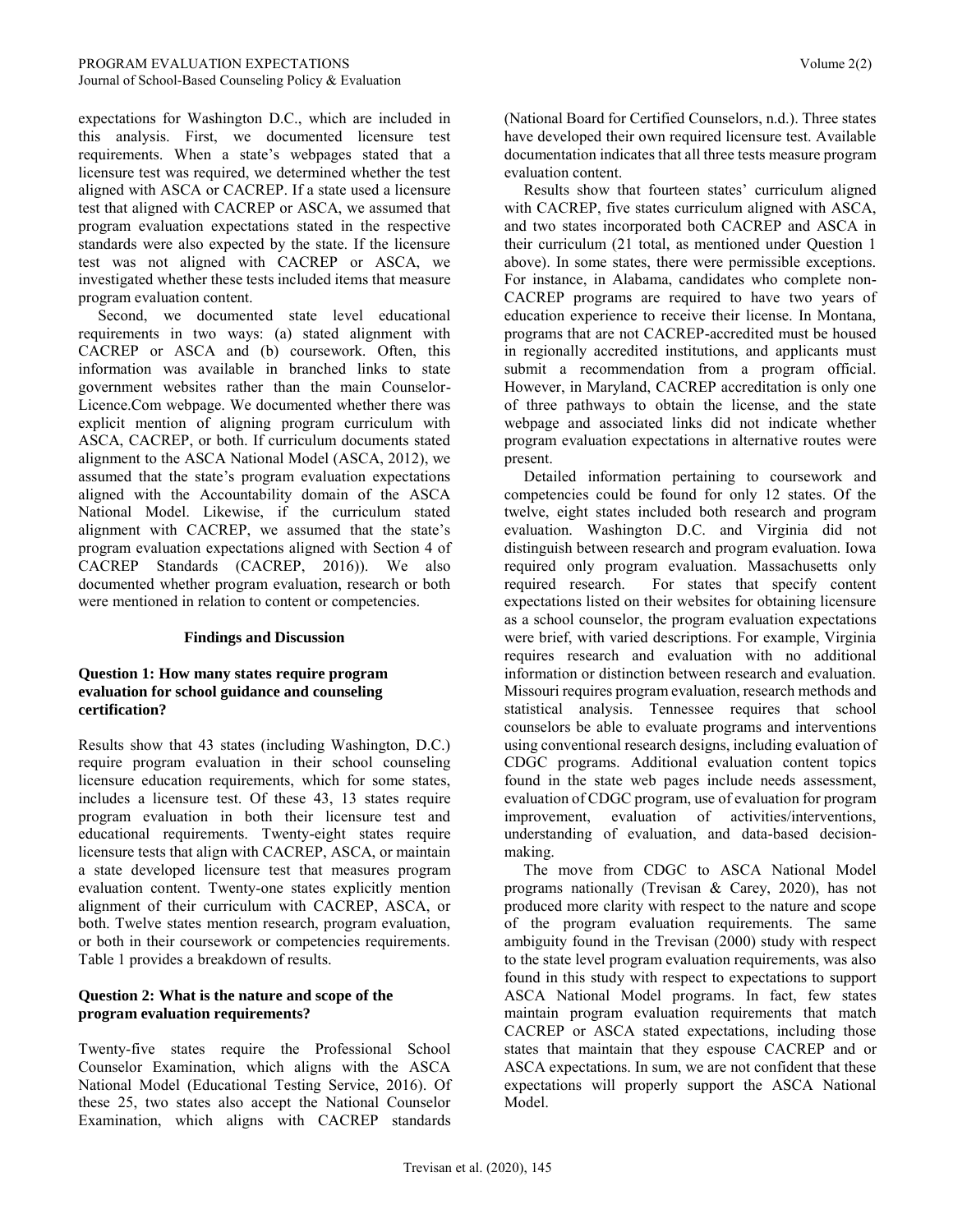|                                                   | <b>No. of States</b>       |
|---------------------------------------------------|----------------------------|
| <b>Nature of Requirements</b>                     | (including Washington, DC) |
| Overall                                           |                            |
| <b>Examination and Education</b>                  | 13                         |
| Only examination                                  | 15                         |
| Only education                                    | 15                         |
| <b>Examination Requirements</b>                   |                            |
| CACREP Aligned Test <sup>a</sup>                  | 2                          |
| <b>ASCA Aligned Test</b>                          | 25                         |
| <b>State Developed Test</b>                       | 3                          |
| <b>Educational Requirements</b>                   |                            |
| Curricula Alignment                               |                            |
| <b>CACREP</b>                                     | 14                         |
| <b>ASCA</b>                                       | 5                          |
| Both ASCA & CACREP                                | 2                          |
| Coursework & Competencies                         |                            |
| Both Research and Program Evaluation              | 8                          |
| Research and Program Evaluation Not Distinguished | 2                          |
| Only Research                                     |                            |
| Only Program Evaluation                           |                            |

**Table 1 Breakdown of Program Evaluation Requirements**

Note.<sup>a</sup> States that accept a CACREP aligned test also accept an ASCA aligned test and have been double-counted in the total for ASCA aligned tests.

#### **Question 3: Are the program evaluation requirements sufficiently defined to assure students receive proper training to develop and maintain comprehensive developmental guidance programs?**

Educational requirements (content, coursework, or competencies) were not indicated for 23 states. Of these 23 states, 15 states required a licensure test that aligned with CACREP or ASCA or incorporated program evaluation as a component. Moreover, detailed information pertaining to coursework or competencies could be identified for only four of the 21 states that indicated alignment of curriculum with ASCA or CACREP or both. Based on the data collected, we conclude that for a majority of the states that purport to maintain program evaluation requirements, that these requirements are not sufficiently or explicitly defined to assure that students receive proper training to develop and evaluate comprehensive developmental guidance programs.

 The use of state tests as part of the licensure requirements is a relatively recent addition since the time of the Trevisan (2000) study. While not anticipated for this study, the increased role of tests as part of licensure requirements is not surprising, given the widespread use of licensure tests in other fields, at both the state and national level. In initial follow up research to the present study, Carey et al. (2018) conducted a content analysis of all the school counseling licensure tests. They focused on program evaluation and research competencies based on publicly available documents concerning test objectives. The authors found that while both program evaluation and research are currently assessed, they are assessed in a cursory manner, with multiple-choice items that predominantly measure basic knowledge. Given the small number of items that purport to assess program evaluation and research, there is very little broad content coverage for either domain. The authors urged publishers of these tests to make individual items available to researchers so that they can assess whether test results can be used to inform decisions about an individual students' competence in program evaluation and research. Moreover, the authors recommend clear articulation of program evaluation and research competencies to highlight the differences between the two domains. In sum, the authors found that the required state tests cannot ensure that licensure applicants possess the necessary skills to conduct program evaluation. This finding is particularly problematic for the 15 states that require a licensure test but that do not have explicit educational requirements that articulate necessary program evaluation content. Further, the state tests may be confounding program evaluation and research in the same way that state and national school counselor program expectations have done for many years (Astramovich et al. 2005; Martin & Carey, 2014; Sink, 2009; Trevisan, 2000).

 Given the continued ambiguity and lack of detail with respect to state expectations for program evaluation knowledge and skills for school counselors there is also potential for misalignment between the states' expressed curriculum expectations and the required licensure test. For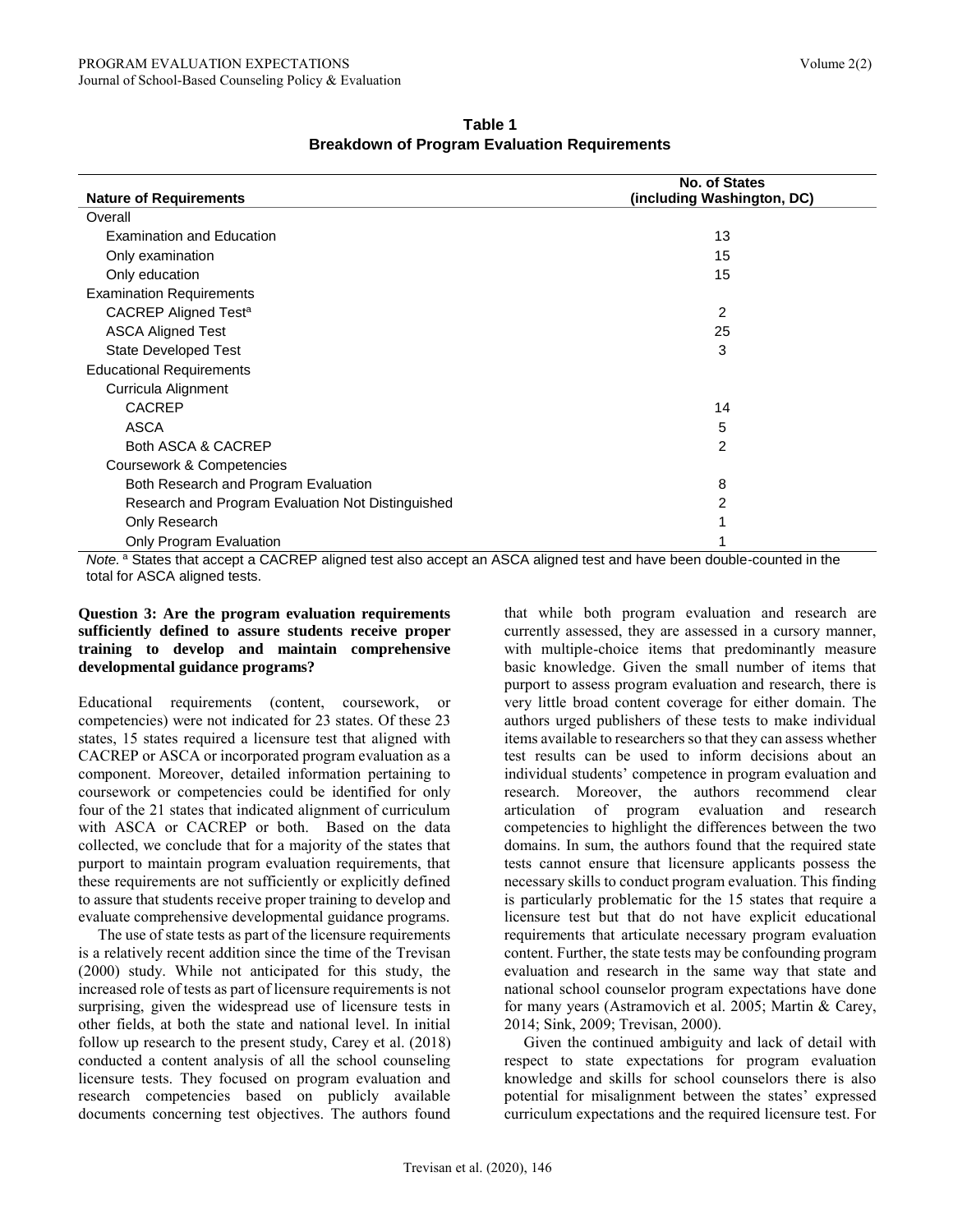example, 25 states require a licensure test that aligns with the ASCA National Model (2012, 2019), but only five states incorporate the model in their curriculum. In addition, although 14 states incorporate the CACREP standards in their curriculum, only two states provide the option of taking a CACREP aligned licensure test. Further research is needed to elucidate the nature and scope of these tests with respect to program evaluation expectations, whether the content tested is similar to the content requirements, and whether the items address essential school counselor program evaluation knowledge and skills.

 Like the findings from the Trevisan (2000) study is the potential confounding of research with evaluation in the way some state expectations are stated. This includes states that require CACREP standards. Although Iowa, New Jersey, and Massachusetts clearly specify either program evaluation or research, all other states for which information was found require program evaluation and research without further differentiation. Carey et al. (2018) found that states with licensure tests that measure program evaluation also test for research knowledge and skills. However, almost half of the states that require a licensure examination including program evaluation do not have specific research or program evaluation competency expectations listed in their content standards for licensure.

 The findings indicate that few states have sufficiently detailed expectations to signal specific course content in program evaluation. Coupled with continued confounding of research and program evaluation, school counseling faculty have little instructional support to fully appreciate and understand how program evaluation could or should be integrated into the curriculum. it is likely that most school counseling faculty members will continue to teach research methods with little coverage of program evaluation, thinking that this approach meets the spirit of CACREP or ASCA standards, as has historically been the case (Astramovich et al. 2005; Martin & Carey, 2014; Sink, 2009; Trevisan, 2000). Graduate programs in school counseling may be unintentionally limiting the potential of future school counseling practitioners to embrace program evaluation and perform program evaluation tasks and activities with professional competence.

# **Study Limitations**

Similar to other studies that have used websites as the primary source of data (e.g., Sink & Lemich, 2018), we acknowledge that the data may be inaccurate, dated, lack specificity, or missing. Branching strategies that took us from one website or link to another, are fraught with inherent flaws as there is no way to verify the validity of the connection between one website or link to another; that is, whether or not the website or link referred to is responsive to and coordinated with the referring website or link. Thus, our findings are limited and perhaps inaccurate, simply given the nature of locating, identifying, and extracting data from web-based materials.

 In this study, we assumed that the state-by-state information on school counselor licensure is up-to-date, accurate, and complete. It is possible that a state could be in the process of changing expectations for program evaluation or that change already occurred without a website update. In fact, during the write-up of this paper, an examination of three states' webpages showed that state licensure requirements for school counselors had changed from what we observed approximately four months earlier. In addition, since the time of data collection a few months ago by Carey et al. (2018) that found 26 states maintaining licensure tests, we found 28 states now with licensure tests. It is possible that other states may have changed requirements as well.

 We assumed that state licensure tests that were either linked to CACREP or developed based on the ASCA National Model (ASCA, 2012) assessed program evaluation. This assumption seemed reasonable to us, given that both CACREP and ASCA maintain program evaluation expectations for school counselors. Without examination of the actual test items however, we do not know how well this assumption holds and if so, how broadly the test items represent the domain of program evaluation (Carey et al. 2018).

 It should also be noted that the results of the present study related to state curriculum standards do not necessarily reflect actual instruction practice and quality in counselor education programs. If a state does not have effective mechanisms in place to ensure that curriculum standards in program evaluation are reflected appropriately in program standards, program evaluation instruction may not actually achieve the instructional goals underlying such standards. Further research identifying effective state mechanisms for articulating standards with instructional relevance and ensuring compliance with standards is clearly warranted.

 We acknowledge that state expectations may be communicated in different ways (Trevisan, 2000). A state website, as one means of communicating expectations, may provide only partial information in terms of program evaluation, as previously mentioned. The collection of data in this study provides a somewhat incomplete picture of the connections between state level expectations and licensing tests, and what actually occurs in graduate classrooms for pre-service school counselors.

#### **Recommendations**

#### **Recommendation 1: Work with ASCA, CACREP, and state agencies to develop sound program evaluation standards for professional school counselors.**

Similar to Trevisan's (2000) findings, CACREP standards continue to combine research and program evaluation expectations, confounding the two topics. We recommend that counselor educators and other professionals interested in school counselor program evaluation competencies work with CACREP to better delineate program evaluation with a distinct set of expectations. We also recommend that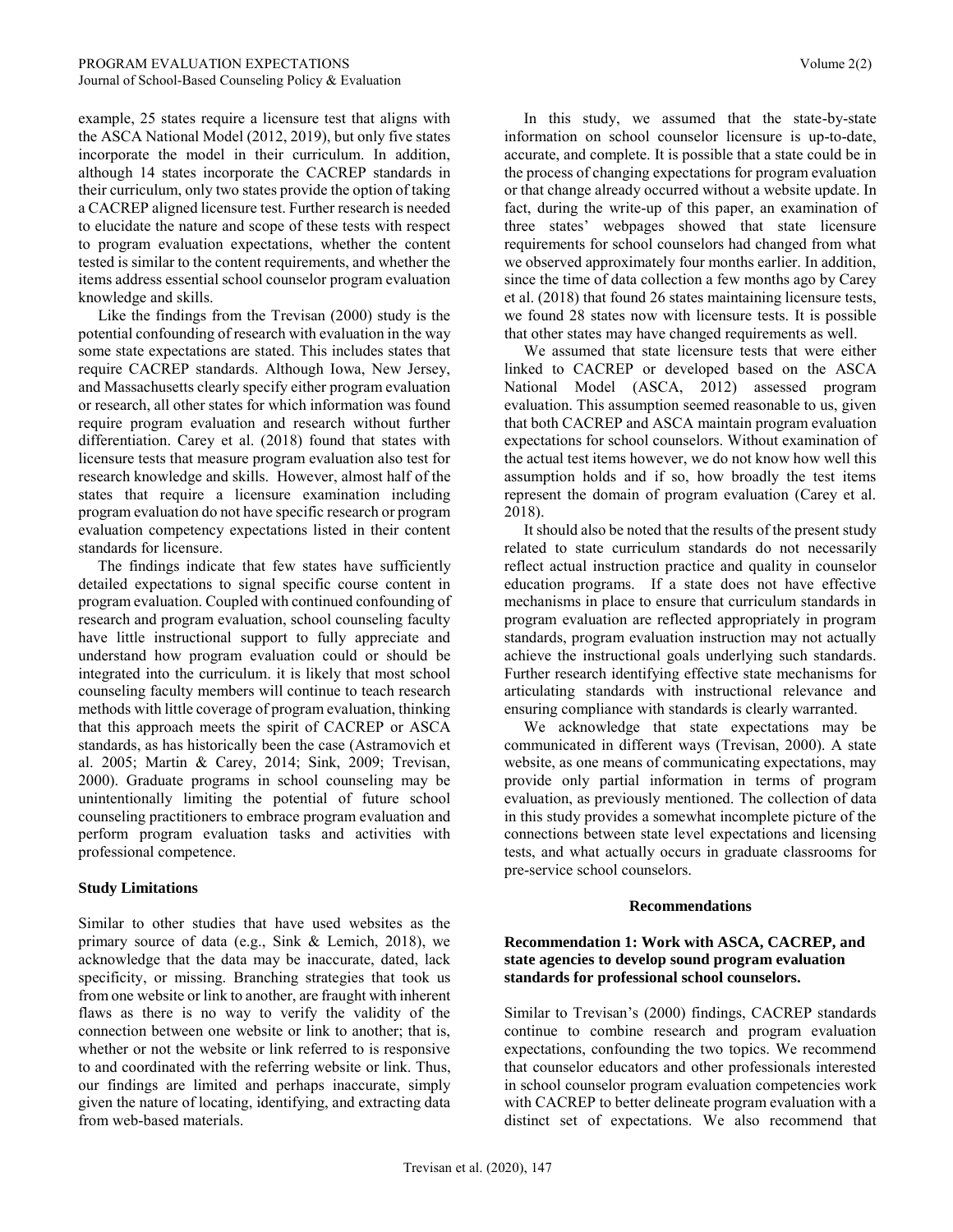counselor educators and interested professionals work with ASCA. Although the current state of ASCA program evaluation expectations is more detailed and focused on school counseling programs than are the CACREP standards, the ASCA expectations lack clarity. Data analysis, program results, and evaluation and improvement comprise three sections of the Accountability expectations (ASCA, 2012). These sections are associated with a variety of reports that comprise the ASCA National Model program. Little rationale is provided for the connection and organization of these reports. Moreover, all expectations are housed within the Accountability domain, signaling that all program evaluation is conducted for stakeholders outside the school counseling program. More clarity and organization of the ASCA expectations are needed before program evaluation can be productively employed by school counselors. Thus, those interested in the program evaluation knowledge and skills of practicing school counselors are urged to work with ASCA to better fashion program evaluation expectations.

 Currently, some states lack any program evaluation expectations except those that may be in the required state licensure examination. Other states specify broad content that does adequately clarify the expectations for program evaluation. Some states maintain CACREP expectations or promote the ASCA National Model in their content yet require a state licensure test unconnected to the aforementioned standards that purportedly maintains items that measure aspects of program evaluation. In other states, CACREP standards are incorporated into the curriculum while candidates are expected to pass a licensure test that indicates alignment with the ASCA National Model.

 The program evaluation expectations across states are uncoordinated, inconsistent, lack cohesion, and do not provide adequate information for counselor education faculty to develop and implement responsive program evaluation education and experiences for their graduate school counseling students. Nationally, it appears that program evaluation expectations lack specificity, organization, and any strong connection to the evaluation field.

 Further research is needed on how state licensure examinations influence program evaluation education for school counselors. In our initial testing research (Carey et al., 2018), we found that further research is needed to elucidate the nature and scope of available state and commercial licensure tests with respect to program evaluation. It is also important to determine whether these tests influence the curriculum in school counseling graduate professional programs. The US has over 50 years of experience with other educational achievement and licensure tests and understands well the dynamic between large-scale tests and standards or expectations. Therefore, if ASCA, CACREP, and state agencies provide a coordinated articulation of program evaluation expectations for school counselors, tests will be developed by commercial publishers that reflect these expectations.

# **Recommendation 2: Develop the evaluation capacity of practicing school counselors.**

As Trevisan (2000) found in his initial study, we also found in this study, that state licensure requirements overall do not assure that applicants can fulfill program evaluation expectations to properly support CDGC or ASCA National Model programs. We thus conclude that there is a great need for program evaluation professional development among practicing school counselors. We recommend that interested professionals work with states and school districts to fulfill this professional development need. Since Trevisan's (2000) study, a handful of state models for this kind of work have been implemented that could be adopted or adapted in other states. Martin and Carey (2012) contrast school counselor evaluation capacity building efforts in two states, Missouri and Utah. Missouri is an example of a state that adheres to local control for educational decision making, while Utah maintains more central authority for decision-making. Therefore, these states use different strategies to make the case for program evaluation of school counseling programs and incentivize school counselors to conduct evaluation. For example, Missouri uses communication and incentive strategies that signal the importance of conducting program evaluation to encourage school districts to respond affirmatively. Utah on the other hand, uses a combination of policies and resources. However, both states provide opportunities for school counselors to shape evaluation and increase their knowledge, understanding, and skills in conducting evaluation.

 Since many states have adopted or aim to adopt the ASCA National Model (Martin et al., 2009) in educational or examination requirements, there may be interest among these states in partnering with school counselor educators, evaluators, and other professionals to fulfill evaluation training needs and develop infrastructure to build evaluation capacity for practicing school counselors. Trevisan and Hubert (2001) and Astramovich et al. (2005) provided examples of how professional development and evaluation capacity building could be conducted at the school district level. They provided examples that go beyond one-shot workshops, such as providing ongoing technical assistance that includes periodic training, follow-up, and a means to fade instructional scaffolding so that school counselors take ownership for their learning and development. In both studies, school counselors reported that they were eager for evaluation training and support. There appears to be a strong interest among today's practicing school counselors for evaluation professional development.

# **Recommendation 3: Develop the evaluation capacity of counselor educators.**

Our findings, coupled with the low status of research and program evaluation for most counseling practitioners (Steele & Rawls, 2015) highlight the need to revisit how research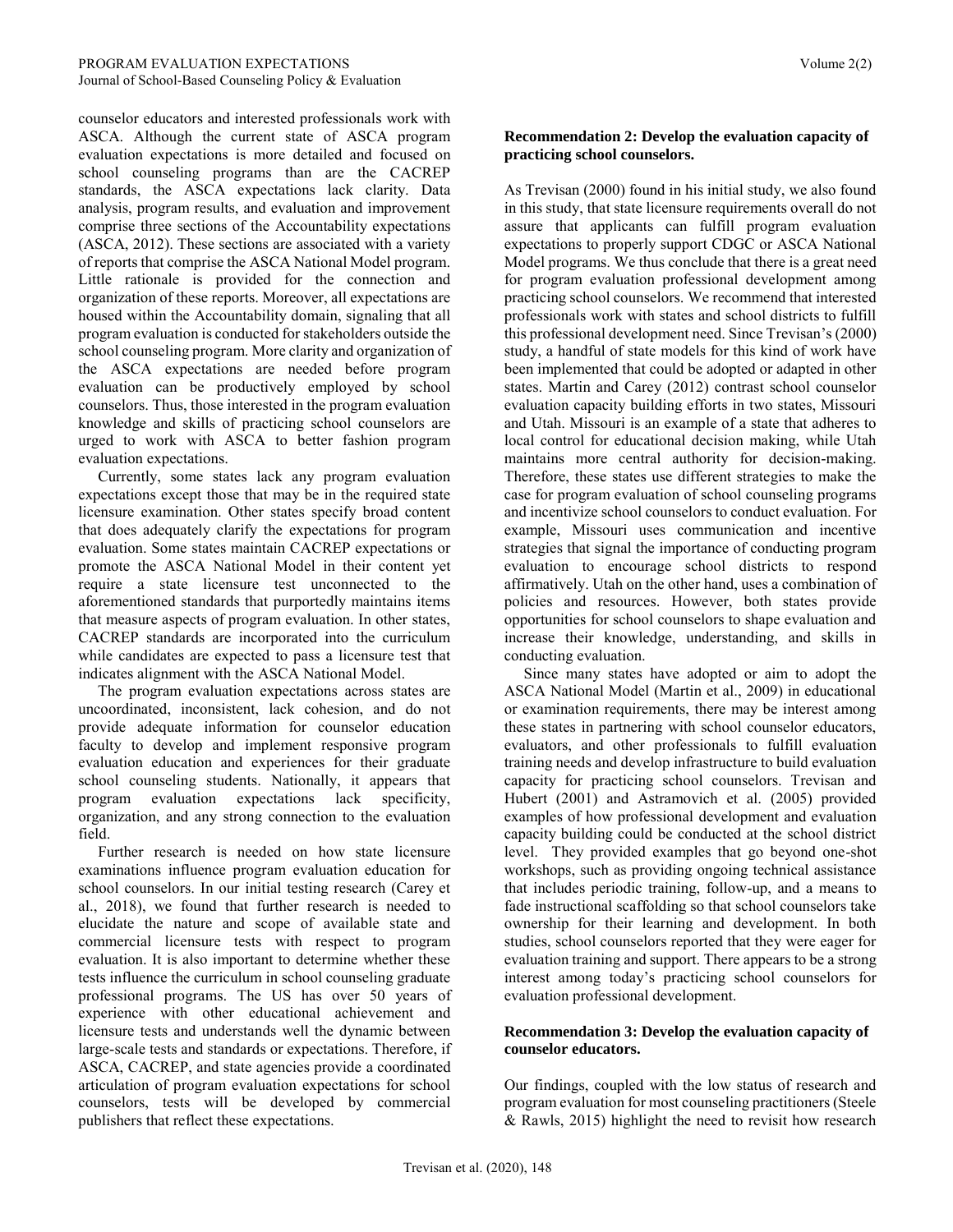and program evaluation is addressed within doctoral training. If many of today's school counselors are not being educated and trained in program evaluation, it is logical to assume that many counselor educators also did not receive this training. Therefore, they are likely unprepared to teach program evaluation or understand its value. This will then play a major role in how program evaluation is applied within the field and within its policies.

 Our findings highlight a complex and multi-layered problem that will require focused work to address. Nearly 25 years ago, Hosie (1994) provided a broad rationale for incorporating evaluation course work and other evaluation experiences into the doctoral education of counselor educators. He highlights the importance of understanding how evaluation influences public sector policy, which remains relevant today. In an investigation of doctoral-level training in program evaluation for counselor educators, Sink and Lemich (2018) found scant preparation across programs in the US. However, they offered several recommendations that if enacted, could solidify the doctoral-level preparation of counselor educators in program evaluation. There is much work to be done.

 The CACREP (2016) standards for counselor educator doctoral programs maintains evaluation expectations for counselor educators. The expectations are scattered throughout the professional identity standards. The standard that conveys the expectation clearest is housed within the Research and Scholarship component of Professional Identity standards, namely, "f. models and methods of program evaluation" (p. 36). At the time of the Hosie (1994) article, there were no program evaluation standards maintained by CACREP. While they are now included in CACREP, they are bound up in the research and scholarship standard, similar to the way these two sets of expectations are lumped together in the CACREP master's program standards. This affects whether counselor education doctoral students receive education and training in evaluation, as is the case with school counseling master's programs. We recommend that counselor educators and others interested in the program evaluation skills of school counselors, work with CACREP to better articulate program evaluation expectations that clearly convey the role of evaluation in support of CDGC and ASCA National Model programs. Further, evaluation expectations must be disentangled from research.

 Professional development in evaluation is clearly needed for school counselor educators who teach school counseling professional graduate students. This training could start with the role of evaluation in support of CDGC or ASCA National Model programs. Documents associated with these programs could be provided so that the evaluation training is grounded in the professional practice of school counselors, the current thinking of school-based counseling programs, professional expectations from the evaluation field, and supports needed to ensure program effectiveness. Professional development opportunities such as workshops could be provided at professional meetings such as the

annual Evidence-Based School Counseling Conference. School counselors or other professionals with evaluation expertise could provide online training, study groups, and on-site consultations to build evaluation capacity for counselor educators.

# **Recommendation 4: Use the Program Evaluation Standards (Yarbrough et al., 2011) as the basis for revising CACREP and ASCA standards and to provide professional development for educators.**

A clear definition of program evaluation is a necessary starting point for development of sound instructional content and other educational activities. Several definitions of program evaluation can be found in the evaluation and school counseling literature. These competing definitions can be confusing to anyone attempting to develop professional practice in evaluation. The continued emergence of the field of evaluation and the interdisciplinary nature of evaluation are key reasons for this (Trevisan  $\&$ Carey, 2020). In fact, ambiguity about what program evaluation is may be one reason why program evaluation and research are often confounded in accreditation standards. We offer the following definition, articulated in the educational evaluation *Standards* (Yarbrough et al. 2011):

- The systematic investigation of the quality of programs, projects, subprograms, subprojects, and/or any of their components or elements together or singly;
- For purposes of decision making, judgments, conclusions, findings, new knowledge, organizational development, and capacity building in response to the needs of identified stakeholders;
- Leading to improvement and/or accountability in the users' programs and systems;
- Ultimately contributing to organizational or social value (Yarbrough et al., 2011; p. xxv).

This definition captures the unique content of program evaluation found in the evaluation literature and is broadly accepted across several professions, including the American Counseling Association (ACA). The ACA was a cooperating member of the joint committee that established this definition of evaluation and the development of the *Program Evaluation Standards* document (Yarbrough et al. 2011). This document articulates 30 standards to guide the conduct of educational program evaluation. The standards are organized into five categories: Utility, Feasibility, Propriety, Accuracy, and Accountability. Developed through a rigorous standard setting process, the standards describe what quality looks like when conducting program evaluation.

 Use of the *Program Evaluation Standards* (Yarbrough et al. 2011) has three important advantages. One, given the rigorous development of the *Program Evaluation Standards*, organizations interested in program evaluation can be assured that it reflects the best thinking on program evaluation. Therefore, there would be no need to develop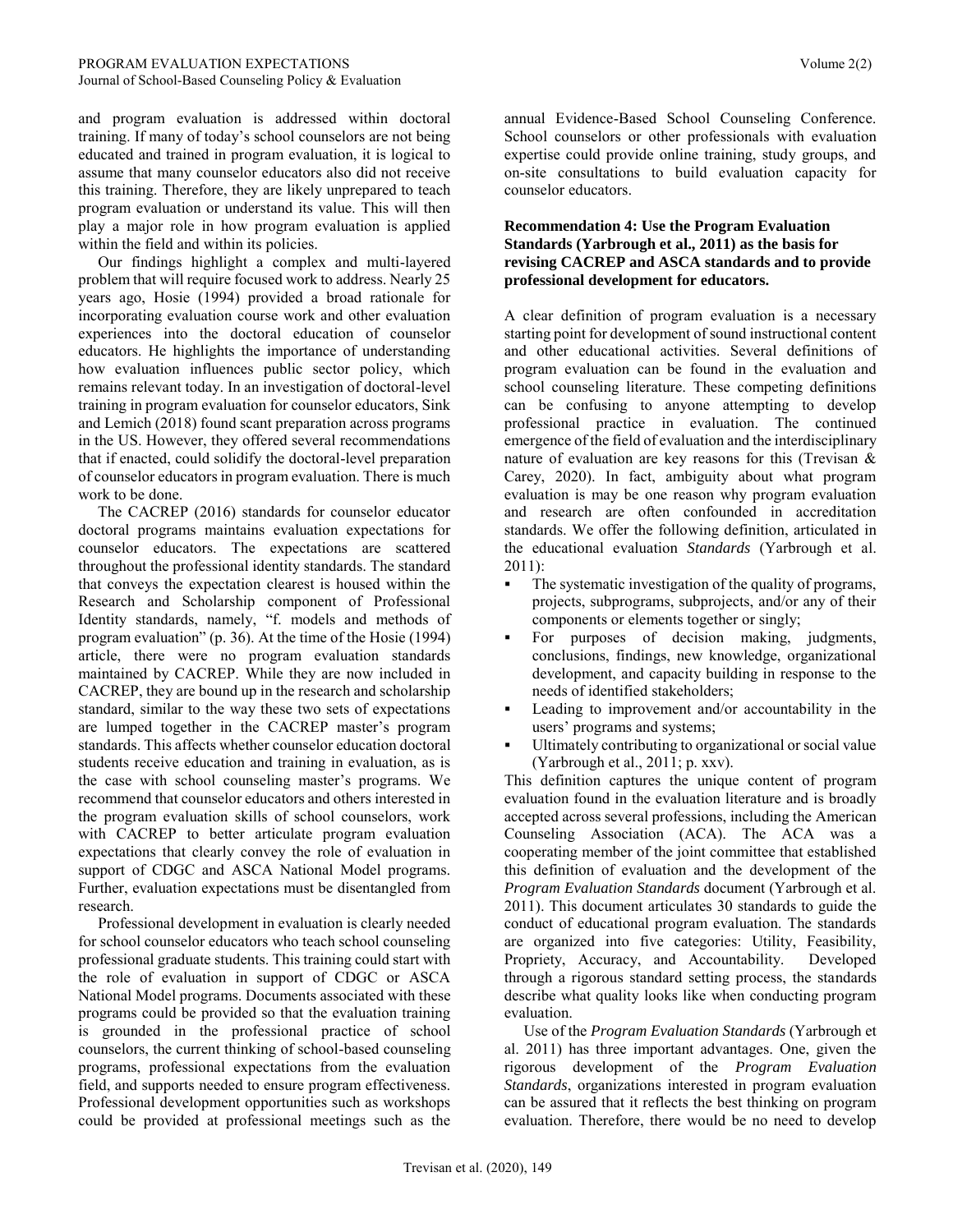another definition, particularly for accreditation bodies that revise their program expectations every few years. Two, the *Program Evaluation Standards* clearly differentiate program evaluation from research. This differentiation helps address the unique aspects of program evaluation in accrediting standards and school counselor professional competencies and provides the basis for graduate program instruction and in-service professional development. Three, since the ACA was involved in the development of the definition of evaluation and standards that guide the professional conduct of evaluation, the needs and expectations of the school counseling field were in part represented. In short, the political rationale, substantive basis, and professional concern for adopting the *Program Evaluation Standards* is already present.

#### **Concluding Remarks**

The work of the school counseling field and profession in the US over the last 20 years is impressive. The development of the ASCA National Model and its implementation or partial implementation in most states is a notable achievement. Program evaluation knowledge and skills for school counselors is essential to fully realize these states' initiatives and are critical to the success of professional school counselors. By clarifying state program evaluation expectations for school counseling licensure, enhancing graduate program instruction for masters and doctoral students, and providing professional development for practicing school counselors and counselor educators, the school counseling profession can move forward and be viewed as an essential component of K-12 school reform efforts.

 Despite the challenges of obtaining data that provides a complete picture of the connection between state level expectations and what occurs in graduate classrooms, our findings likely provide a fairly accurate assessment of the status of state level program evaluation expectations for school counseling licensure, particularly for the time that this study was conducted. The assessment is informed by our collective knowledge about the inner workings of licensure in several states, the improvement and enhancement of website materials that has occurred in state agencies that increasingly rely on the internet to communicate expectations, as well as knowledge and experience in teaching pre-service school counselors. Moreover, two of the authors of this paper are or have been school counseling faculty members connected nationally to many other school counseling faculty and thus, communication with many of these individuals help to validate the picture we think we see concerning the disconnect between state expectations and classroom instruction. Our findings also corroborate 30 plus years of writing in the school counseling literature, lamenting the lack of training in program evaluation for school counselors and a consequent lack of acceptance and practice of program evaluation among school counselors. In sum, while there is some progress, little has changed with

respect to the preparation and expectations for competence in program evaluation among school counselors.

 In broader sense, our results also demonstrate that, even in the US context where school counseling is a mature field, where there is a longstanding recognition of the importance school counselors' having competence in program evaluation, and where government has a long history of policy and practice to encourage student access to high quality counseling services, achieving the levels of coordination and collaboration among government, professional associations, accrediting bodies and higher education that are necessary for promoting the development of adequate educational standards for school counselors has been very challenging. Policy advocates in countries where school counseling is a developing profession should take care to attend to the importance of coordinating the perspectives of these stakeholders in order to develop a common set of standards for practice upon which quality assurance practices like licensure can be based.

#### **Author Note**

Michael S. Trevisan, College of Education, Washington State University. John C. Carey, Ronald H. Fredrickson Center for School Counseling Outcome Research and Evaluation (CSCORE), University of Massachusetts, Amherst. Ian Martin, School of Leadership and Education Sciences, University of San Diego. NarayanKripa Sundararajan, is now in Portland, Oregon. Correspondence concerning this article should be addressed to Michael S. Trevisan, College of Education, P.O. Box 642114, Pullman, WA 99164 (email: trevisan@wsu.edu).

#### **References**

- American School Counselor Association. (n.d.). ASCA School Counselor Competencies. Retrieved from [https://www.schoolcounselor.org/asca/media/asca/hom](https://www.schoolcounselor.org/asca/media/asca/home/SCCompetencies.pdf) [e/SCCompetencies.pdf](https://www.schoolcounselor.org/asca/media/asca/home/SCCompetencies.pdf)
- American School Counselor Association. (2003). *ASCA national model: A framework for school counseling programs*. Alexandria, VA: Author.
- American School Counselor Association. (2012). *ASCA national model: A framework for school counseling programs* (3 Ed.). Alexandria, VA: Author.
- American School Counselor Association. (2016). *ASCA ethical standards for school counselors*. Alexandria, VA: Author.
- American School Counselor Association. (2019). *ASCA national model: A framework for school counseling programs* (4th ed.). Author.
- Astramovich, R. L., Coker, J., & Hoskins, W. J. (2005). Training school counselors in program evaluation. *Professional School Counseling, 9*(1), 49-54. <https://doi.org/10.1177/2156759X0500900102>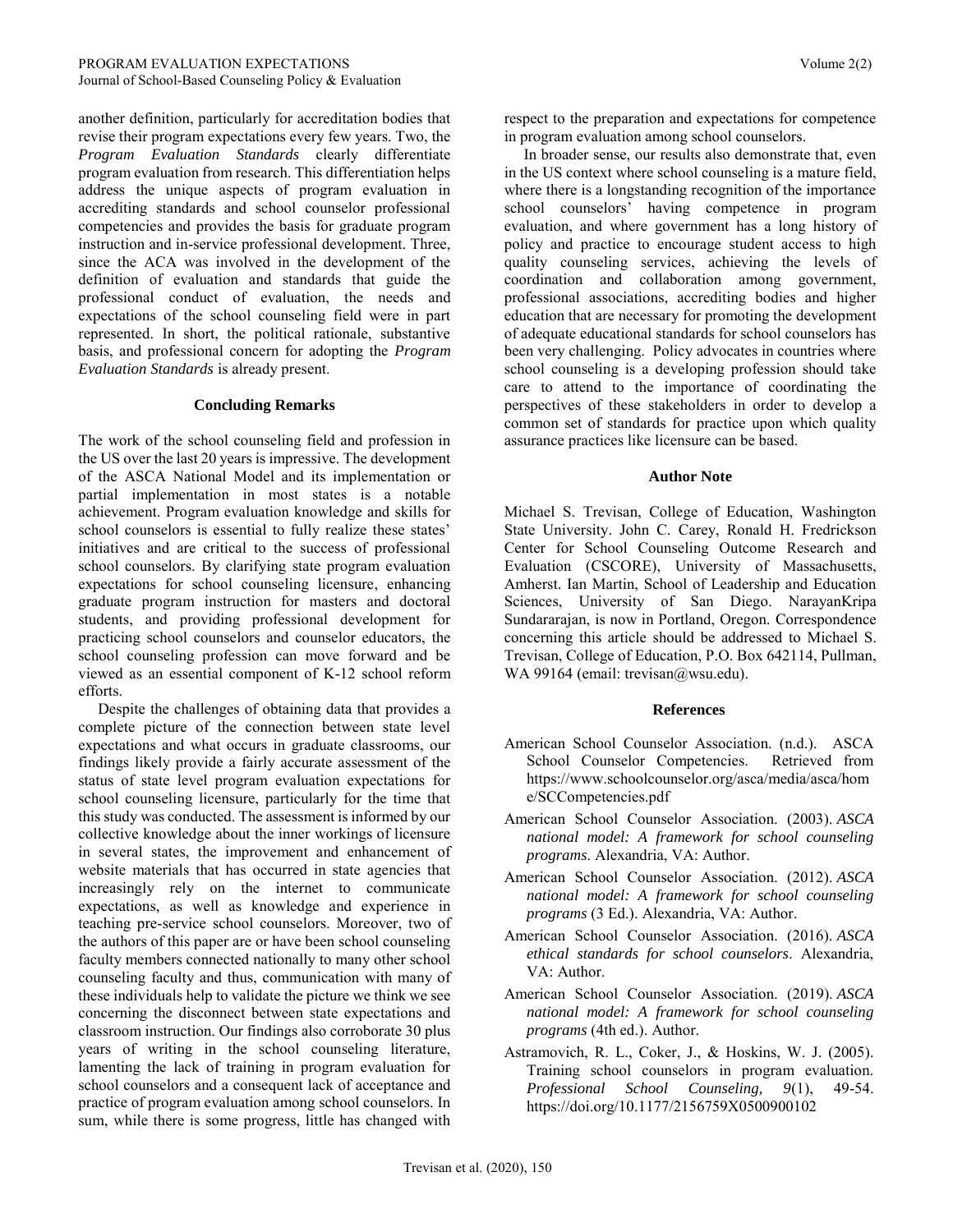Journal of School-Based Counseling Policy & Evaluation

- Bauman, S, (2004). School counselors and research revisited. *Professional School Counseling, 7*(3)*,* 141- 151. Retrieved from <https://www.jstor.org/stable/42732556>
- Brott, P. E. (2006). Counselor education accountability: Training the effective professional school counselor. *Professional School Counseling*, *10*(2), 179-188. <https://doi.org/10.1177/2156759X0601000204>
- Council for Accreditation of Counseling and Related Educational Programs (CACREP). (1996). CACREP accreditation standards and procedures manual. Alexandria, VA.
- Council for Accreditation of Counseling and Related Educational Programs (CACREP). (2016). CACREP 2016 standards. Retrieved from [https://www.cacrep.org/for-programs/2016-cacrep](https://www.cacrep.org/for-programs/2016-cacrep-standards/)[standards/](https://www.cacrep.org/for-programs/2016-cacrep-standards/)
- Council for Accreditation of Counseling and Related Educational Programs (CACREP). (2016). Section 4: Evaluation in the program. Retrieved from [https://www.cacrep.org/for-programs/2016-cacrep](https://www.cacrep.org/for-programs/2016-cacrep-standards/)[standards/](https://www.cacrep.org/for-programs/2016-cacrep-standards/)
- Carey, J. C., Martin, I., Harrington, K., & Trevisan, M. S. (2018). Competence in program evaluation and research assessed by state school counselor licensure examinations. *Professional School Counseling, 22*(1), 1-11.<https://doi.org/10.1177/2156759X18793839>
- Cohen, L., Manion, L., & Morrison, K. (2007). *Research methods in education* (5th Ed.). Routledge Falmer.
- Dimmitt, C., Carey, J. C., & Hatch, T. (2007). *Evidencebased school counseling: Making a difference with datadriven practices.* Thousand Oaks, CA: Corwin Press.
- Educational Testing Service. (2016). *The Praxis Study Companion: Professional School Counselor.* Retrieved fro[m https://www.ets.org/s/praxis/pdf/5421.pdf](https://www.ets.org/s/praxis/pdf/5421.pdf)
- Fairchild, T. N. (1993). Accountability practices of school counselors: 1990 national survey. *The School Counselor*, *40*(5), 363-374. Retrieved from <https://www.jstor.org/stable/23900206>
- Fairchild, T. N., & Zins, J. E. (1986). Accountability practices of school counselors: A national survey. *Journal of Counseling & Development*, *65*(4), 196-199. <https://doi.org/10.1002/j.1556-6676.1986.tb01313.x>
- Gysbers, N. C. (2006). Improving school guidance and counseling practices through effective and sustained state leadership: A response to Miller. *Professional School Counseling, 9*(3), 245-247. Retrieved from <https://www.jstor.org/stable/42732677>
- Gysbers, N. & Henderson, P. (1988). *Developing and managing your school guidance program*. Alexandria, VA: American Association of Counseling and Development.
- Hosie, T. (1994). Program evaluation: A potential area of expertise for counselor educators. *Counselor Education*

*& Supervision, 33*(4), 349-355. <https://doi.org/10.002/j.1556-6978.1994.tb00302.x>

- Johnson, S. K. & Johnson, C. D. (1991). The new guidance: A systems approach to pupil personnel programs. *California Association of Counseling and Development, 11*, 5-14.
- Joint Committee on Standards for Educational Evaluation. (1994). *The program evaluation standards: How to assess evaluations of educational programs* (2nd ed.). Sage.
- Lombana, J. H. (1985). Guidance accountability: A new look at an old problem. *The School Counselor*, *32*(5), 340-346. Retrieved from <https://www.jstor.org/stable/23901696>
- Martin, I., & Carey, J. (2014). Development of a logic model to guide evaluations of the ASCA National Model for school counseling programs. *The Professional Counselor, 4*(5), 455-466. <https://doi.org/10.15241/im.4.5.455>
- Martin, I., & Carey, J. (2012). Evaluation capacity within state-level school counseling programs: A cross-case analysis. *Professional School Counseling*, *15*(3), 132- 143[. https://doi.org/10.1177/2156759X1201500302](https://doi.org/10.1177/2156759X1201500302)
- Martin, I., Carey, J., & DeCoster, K. (2009). A national study of the current status of state school counseling models. *Professional School Counseling*, *12*(5), 378- 386[. https://doi.org/10.1177/2156759X0901200506](https://doi.org/10.1177/2156759X0901200506)
- Myrick, R. D. (1987). *Developmental guidance and counseling: A practical approach*. Minneapolis, MN: Educational Media Corporation.
- National Board for Certified Counselors (NBCC). (n.d.) NCE: Content and development. Retrieved from <http://www.nbcc.org/Exams/NCE>
- Paisley, P. O, & Borders, L. D. (1995). School counseling: An evolving specialty. *Journal of Counseling and Development, 74*(2), 150-153. <https://doi.org/10.1002/j.1556-6676.1995.tb01840.x>
- Sabens, F. S., & Zyromski, B. (2009). Aligning school counselors, comprehensive school counseling programs, and the No Child Left Behind Act of 2001. *Journal of School Counseling*, *7*. Retrieved from <http://www.jsc.montana.edu/articles/v7n31.pdf>
- Schmidt, J. J. (1995). Assessing school counseling programs through external interviews. *The School Counselor*, *43*(2), 114-123. Retrieved from <https://www.jstor.org/stable/23900465>
- Schneider, M. K. (2009). An ounce of prevision: An associate editor's view. *Journal of Mental Health Counseling, 31*(1), 1-8. <https://doi.org/10.17744/mehc.31.1.u75623300985t51t>
- Sink, C. A. (2009). School counselors as accountability leaders: Another call for action. *Professional School Counseling*, *13*(2), 68-74. <https://doi.org/10.1177/2156759X0901300202>